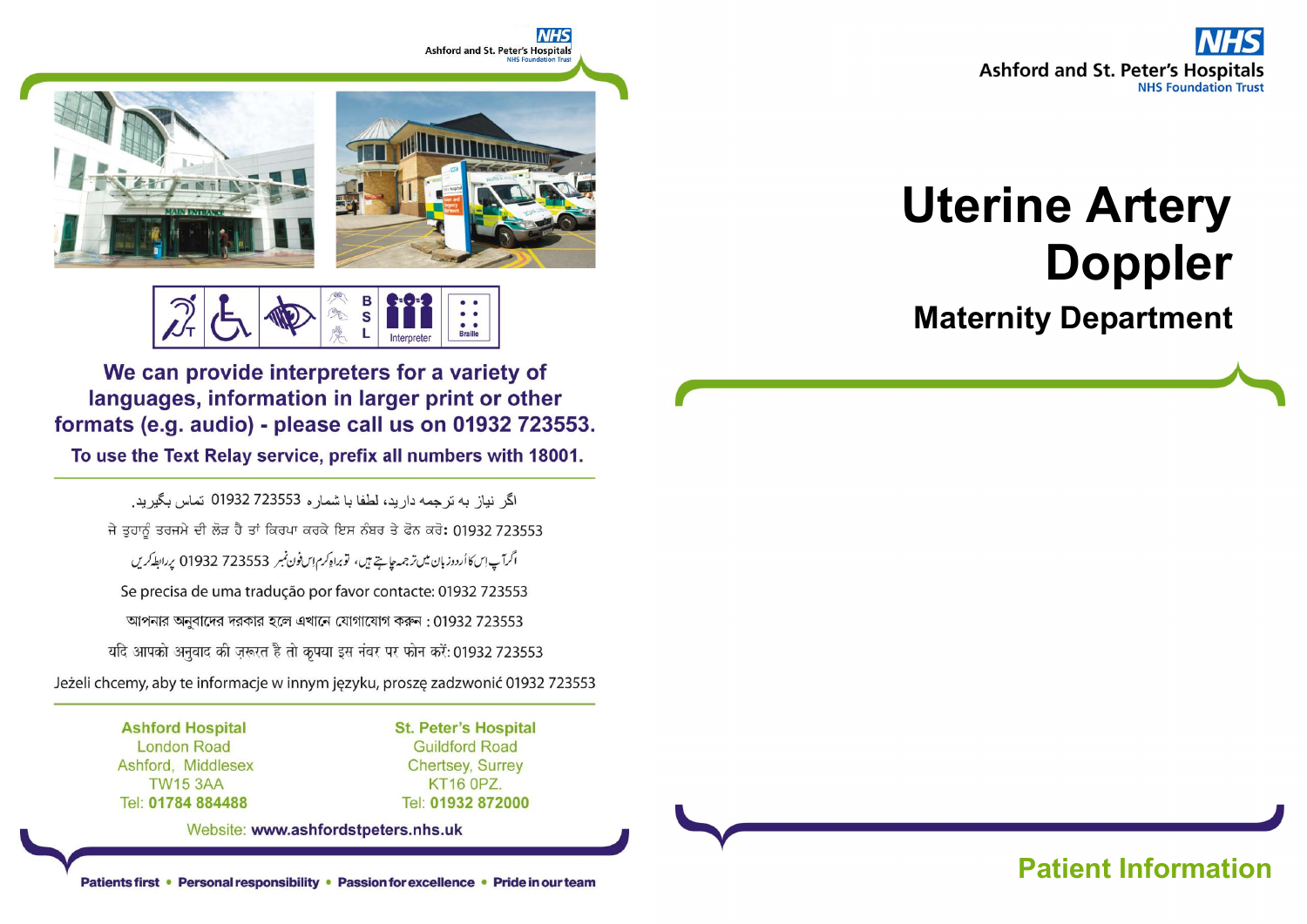#### Further Information

We endeavour to provide an excellent service at all times, but should you have any concerns please, in the first instance, raise these with the Matron, Senior Nurse or Manager on duty.

If they cannot resolve your concern, please contact our Patient Experience Team on 01932 723553 or email asp-tr.patient.advice@nhs.net. If you remain concerned, the team can also advise upon how to make a formal complaint.

Author: Dr Sian McDonnell **Department: Obstetrics** Version:

Published: February 2021 Review: February 2022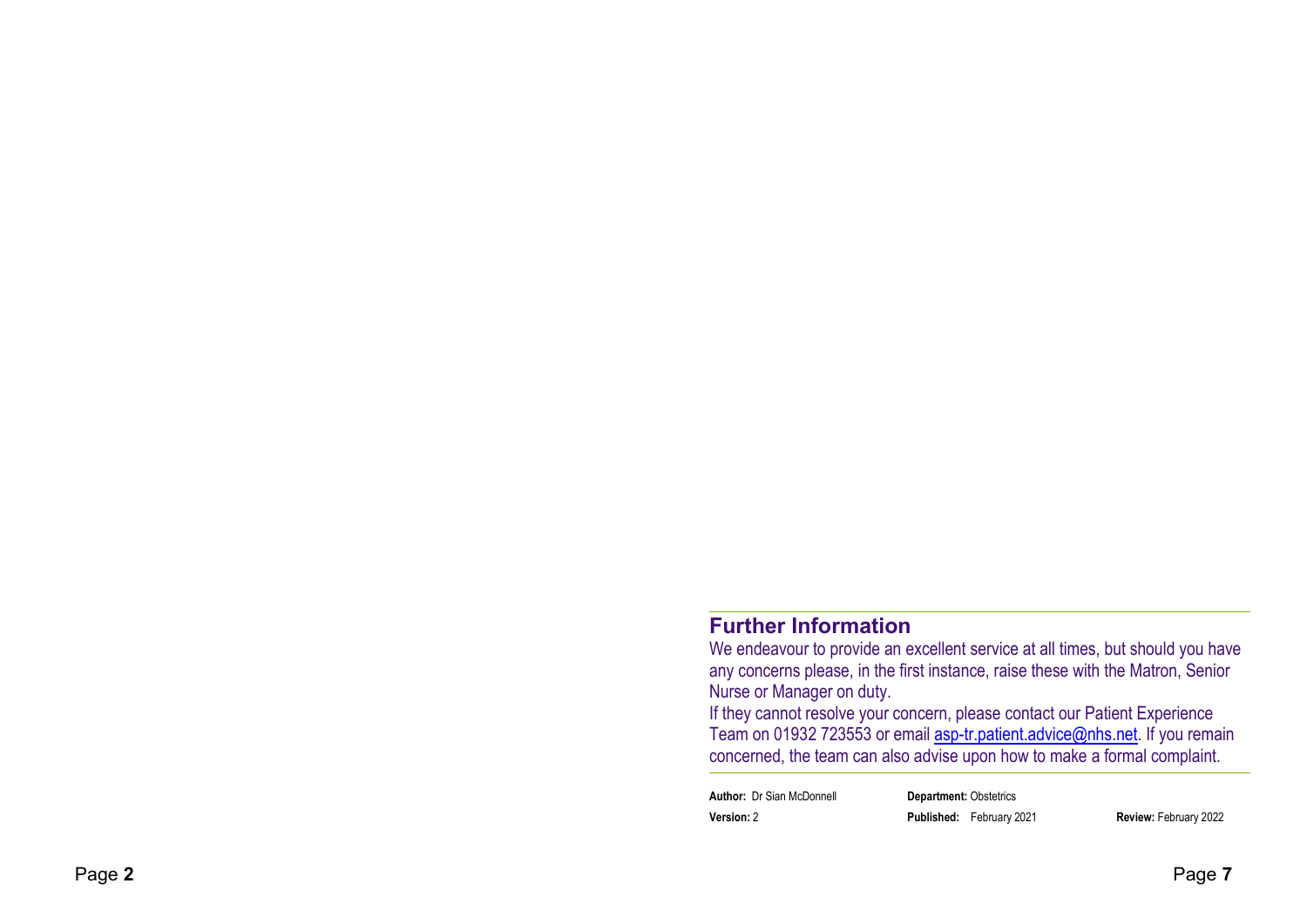### What is uterine artery Doppler?

The Uterine Arteries are the blood vessels that carry blood to the uterus (womb). Colour Doppler is a type of ultrasound that can be used to assess the flow in the blood vessels. It is done as a part of your routine anomaly scan around 19-22 weeks of pregnancy.

## Why is this scan being done and what is the risk to my pregnancy?

Doppler scans can identify an altered flow pattern to the womb. If the blood is flowing easily from you to the womb (low resistance pattern), you are at very low risk of having a small baby or developing high blood pressure in this pregnancy. You will not need any further scans.

If the blood is having to work harder to flow to the womb (high resistance pattern), there may be at a slightly increased risk for having a small baby or developing high blood pressure in this pregnancy. The majority of these pregnancies will have a perfectly normal outcome.

THE PRESENCE OF A HIGH RESISTANCE FLOW PATTERN DOES NOT MEAN THAT THERE IS A PROBLEM. IT ONLY MEANS THAT WE MAY NEED TO MONITOR YOUR PREGNANCY MORE CLOSELY.